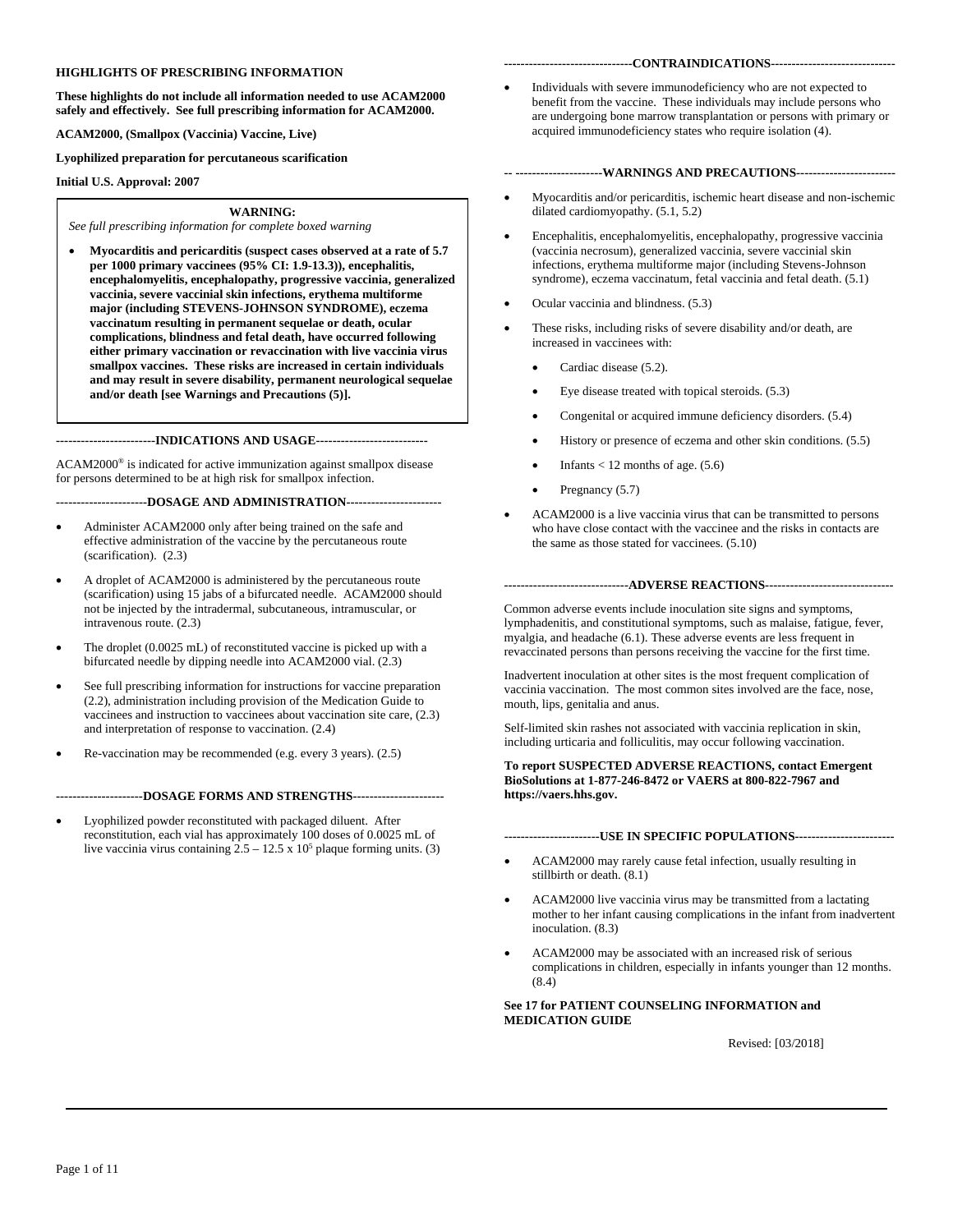# **FULL PRESCRIBING INFORMATION: CONTENTS\***

# **BOXED WARNING**

**1 INDICATIONS AND USAGE**

### **2 DOSAGE AND ADMINISTRATION**

- 2.1 Instructions for Vaccine Preparation
- 2.2 Preparation / Handling Precautions and Instructions for Disposal
- 2.3 Vaccination Instructions
- 2.4 Instructions for Interpreting Vaccination Response
- 2.5 Booster Schedule
- 2.6 Smallpox Vaccination Recommendations from U.S. Government Agencies

### **3 DOSAGE FORMS AND STRENGTHS**

### **4 CONTRAINDICATIONS**

### **5 WARNINGS AND PRECAUTIONS**

- 5.1 Serious Complications and Death
- 5.2 Cardiac Disease
- 5.3 Ocular Complications and Blindness
- 5.4 Presence of Congenital or Acquired Immune Deficiency Disorders
- 5.5 History or Presence of Eczema and Other Skin **Conditions**
- 5.6 Infants (<12 months of Age) and Children
- 5.7 Pregnancy
- 5.8 Allergy to ACAM2000 Smallpox Vaccine or its Components
- 5.9 Management of Smallpox Vaccine Complications
- 5.10 Prevention of Transmission of Live Vaccinia Virus
- 5.11 Blood and Organ Donation
- 5.12 Limitations of Vaccine Effectiveness

# **6 ADVERSE REACTIONS**

- 6.1 Overall Adverse Reaction Profile
- 6.2 ACAM2000 Clinical Trial Experience

# **7 DRUG INTERACTIONS**

- 7.1 Simultaneous Administration with Other Vaccines
- 7.2 Interference with Laboratory Tests

# **8 USE IN SPECIFIC POPULATIONS**

- 8.1 Pregnancy
- 8.3 Nursing Mothers
- 8.4 Pediatric Use
- 8.5 Geriatric Use

# **11 DESCRIPTION**

# **12 CLINICAL PHARMACOLOGY**

- 12.1 Mechanism of Action
- 12.2 Pharmacodynamics
- **14 CLINICAL STUDIES**

### **15 REFERENCES**

### **16 HOW SUPPLIED/STORAGE AND HANDLING**

- 16.1 How Supplied
- 16.2 Storage and Handling

### **17 PATIENT COUNSELING INFORMATION**

- 17.1 Serious Complications of Vaccination
- 17.2 Protecting Contacts at Highest Risk for Adverse Events
- 17.3 Self-inoculation and Spread to Close Contact
- 17.4 Care of the Vaccination Site and Potentially
- Contaminated Materials \*Sections or subsections omitted from the Full Prescribing Information are not

listed.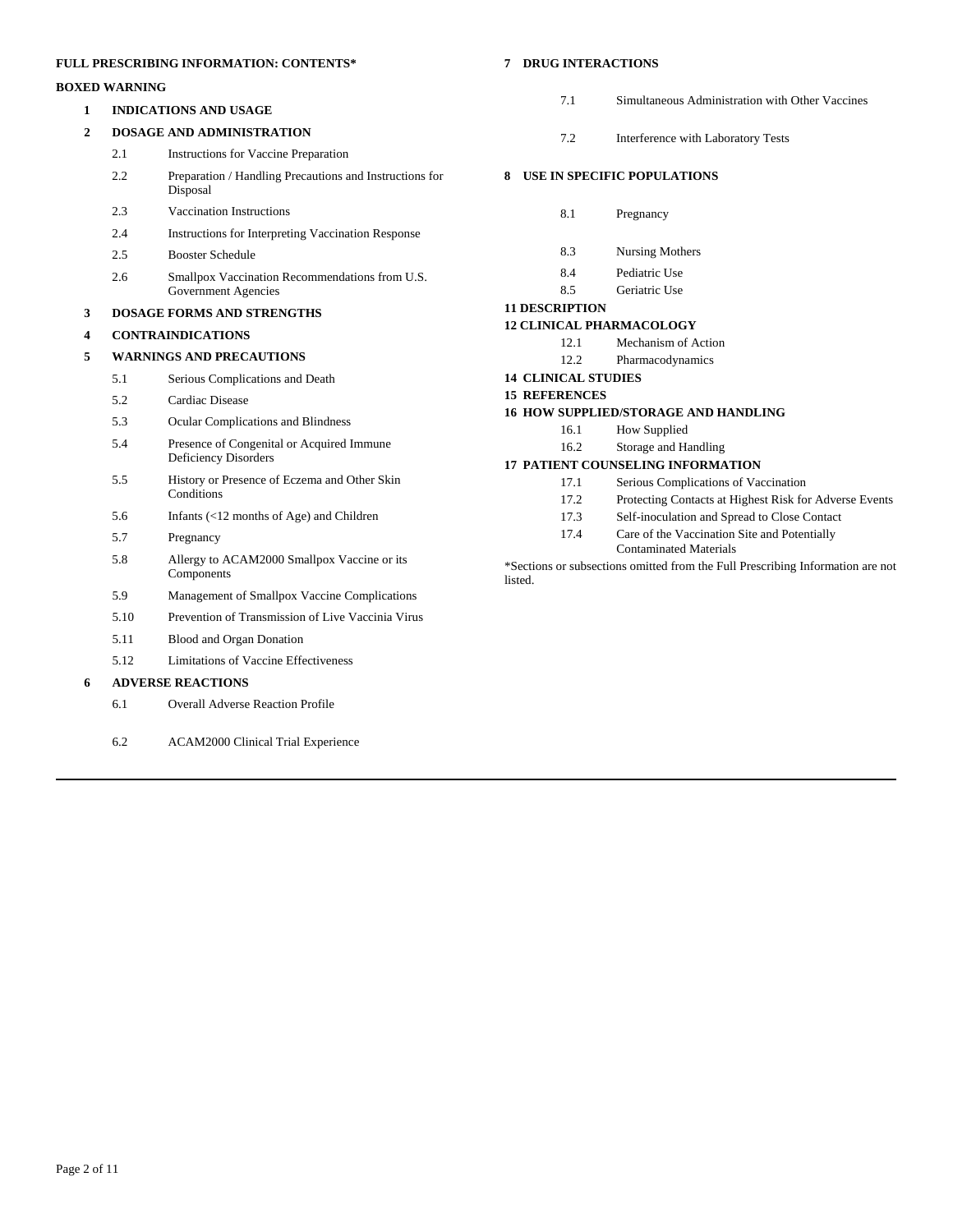### **FULL PRESCRIBING INFORMATION**

### **WARNING:**

- Suspected cases of myocarditis and/or pericarditis have been observed in healthy adult primary vaccinees (at an approximate rate of 5.7 per 1000, 95% CI: 1.9-13.3) receiving ACAM2000 [see Warnings and Precautions (5.1)].
- Encephalitis, encephalomyelitis, encephalopathy, progressive vaccinia, generalized vaccinia, severe vaccinial skin infections, erythema multiforme major (including STEVENS-JOHNSON SYNDROME), eczema vaccinatum resulting in permanent sequelae or death, ocular complications, blindness, and fetal death have occurred following either primary vaccination or revaccination with live vaccinia virus smallpox vaccines [see Warnings and Precautions (5)].
- These risks are increased in vaccinees with the following conditions and may result in severe disability, permanent neurological sequelae and/or death:
	- Cardiac disease or a history of cardiac disease
	- Eye disease treated with topical steroids
	- Congenital or acquired immune deficiency disorders, including those taking immunosuppressive medications
	- Eczema and persons with a history of eczema or other acute or chronic exfoliative skin conditions
	- Infants less than 12 months of age
	- Pregnancy

ACAM2000 is a live vaccinia virus that can be transmitted to persons who have close contact with the vaccinee and the risks in contacts are the same as those for the vaccinee.

The risk for experiencing serious vaccination complications must be weighed against the risks for experiencing a potentially fatal smallpox infection.

#### **1 INDICATIONS AND USAGE**

ACAM2000**®** is indicated for active immunization against smallpox disease for persons determined to be at high risk for smallpox infection.

#### **2 DOSAGE AND ADMINISTRATION**

Administer ACAM2000 only after being trained on the safe and effective administration of the vaccine by the percutaneous route (scarification). ACAM2000 should not be injected by the intradermal, subcutaneous, intramuscular, or intravenous route. Provide each patient with the FDAapproved Medication Guide prior to administering the vaccine.

#### **2.1 Instructions for Vaccine Preparation**

### **2.1.1 Reconstitution**

ACAM2000 is reconstituted by addition of 0.3 mL of diluent to the vial containing lyophilized vaccine. **Note: this 0.3 mL of diluent is not the entire content of the diluent vial.** ACAM2000 should only be reconstituted with 0.3 mL of the diluent provided. The vaccine vial should be removed from cold storage and brought to room temperature before reconstitution. The flip cap seals of the vaccine and diluent vials are removed, and each rubber stopper is wiped with an isopropyl alcohol swab and allowed to dry thoroughly. Using aseptic technique and a sterile 1 mL syringe fitted with a 25 gauge x 5/8" needle (provided), draw up 0.3 mL of diluent and transfer the entire content of the syringe to the vaccine vial. Gently swirl to mix but try not to get product on the rubber stopper. The reconstituted vaccine should be a clear to slightly hazy, colorless to straw-colored liquid free from extraneous matter. Reconstituted vaccine should be inspected visually for particulate matter and discoloration prior to administration. If particulate matter or discoloration is observed, the vaccine should not be used and the vial should be disposed safely. [See Preparation / Handling Precautions and Instructions for Disposal (2.2)]

### **2.1.2 Storage following Reconstitution**

Page 3 of 11 After reconstitution, ACAM2000 vaccine may be administered within 6 to 8 hours if kept at room temperature (20-25°C, 68-77°F). Unused, reconstituted ACAM2000 vaccine may be stored in a refrigerator (2-8°C, 36- 46°F) up to 30 days, after which it should be discarded as a biohazardous material. [See Preparation / Handling Precautions and Instructions for Disposal (2.2)] Exposure of reconstituted vaccine to room temperature during

vaccination sessions should be minimized by placing it in refrigerator or on ice between patient administrations.

**2.2 Preparation / Handling Precautions and Instructions for Disposal** Personnel preparing and administering the vaccine should wear surgical or protective gloves and avoid contact of vaccine with skin, eyes or mucous membranes.

The vaccine vial, its stopper, the diluent syringe, the vented needle used for reconstitution, the bifurcated needle used for administration, and any gauze or cotton that came in contact with the vaccine should be discarded in leak-proof, puncture-proof biohazard containers. These containers should then be disposed of appropriately.

#### **2.3 Vaccination Instructions**

The reconstituted vaccine should be brought to room temperature prior to administration. Before administration, the vial contents should be visually examined to verify the absence of particulates and gently swirled, without allowing the product to contact the rubber stopper, if necessary to re-dissolve any precipitates that might have formed.

The site of vaccination is the upper arm over the insertion of the deltoid muscle.

No skin preparation should be performed unless the skin at the intended site of vaccination is obviously dirty, in which case an alcohol swab(s) may be used to clean the area. If alcohol is used, the skin must be allowed to dry thoroughly to prevent inactivation of the live vaccine virus by the alcohol.

Remove the vaccine vial cap. Remove bifurcated needle from individual wrapping. Submerge bifurcated end of needle in reconstituted vaccine solution. The needle will pick up a droplet of vaccine (0.0025 mL) within the fork of the bifurcation. Use aseptic technique, i.e., do not insert the upper part of the needle that has been in contact with fingers into the vaccine vial, and never re-dip the needle into the vaccine vial if the needle has touched skin.

Deposit the droplet of vaccine onto clean, dry skin of the arm prepared for vaccination. The needle is held between thumb and first finger perpendicular to the skin. The wrist of the hand holding the needle of the vaccinator rests against the patient's arm. Rapidly make 15 jabs of the needle perpendicular to the skin through the vaccine droplet to puncture the skin, within a diameter of about 5 mm. The jabs should be vigorous enough so that a drop of blood appears at the vaccination site.

Any excess droplets of vaccine and blood should be wiped off the skin using a dry gauze pad and discarded in a biohazard container. Discard the needle in a biohazard sharps container. Close the vaccine vial by reinserting the rubber cap and return to a refrigerator or place on ice unless it will be used immediately to vaccinate another subject. [See Storage Following Reconstitution (2.1.2)]

Cover the vaccination site loosely with a gauze bandage, using first aid adhesive tape to keep it in place. This bandage provides a barrier to protect against spread of the vaccinia virus. If the vaccinee is involved in direct patient care, the gauze should be covered with a semipermeable (semiocclusive) dressing as an additional barrier. A semipermeable dressing is one that allows for the passage of air but does not allow for the passage of fluids.

Wash hands with soap and warm water or with alcohol-based hand rubs such as gels or foams after direct contact with the vaccination site, the bandage or clothes, towels or sheets that might be contaminated with virus from the vaccination site. This is vital in order to remove any virus from your hands and prevent contact spread.

Put the contaminated bandages in a sealed plastic bag and throw them away in the trash.

Wash separately clothing, towels, bedding or other items that may have come in direct contact with the vaccination site or drainage from the site, using hot water with detergent and/or bleach. Wash hands afterwards.

Don't use a bandage that blocks air from the vaccination site. This may cause the skin at the vaccination site to soften and wear away. Use loose gauze secured with medical tape to cover the site.

Don't put salves or ointments on the vaccination site.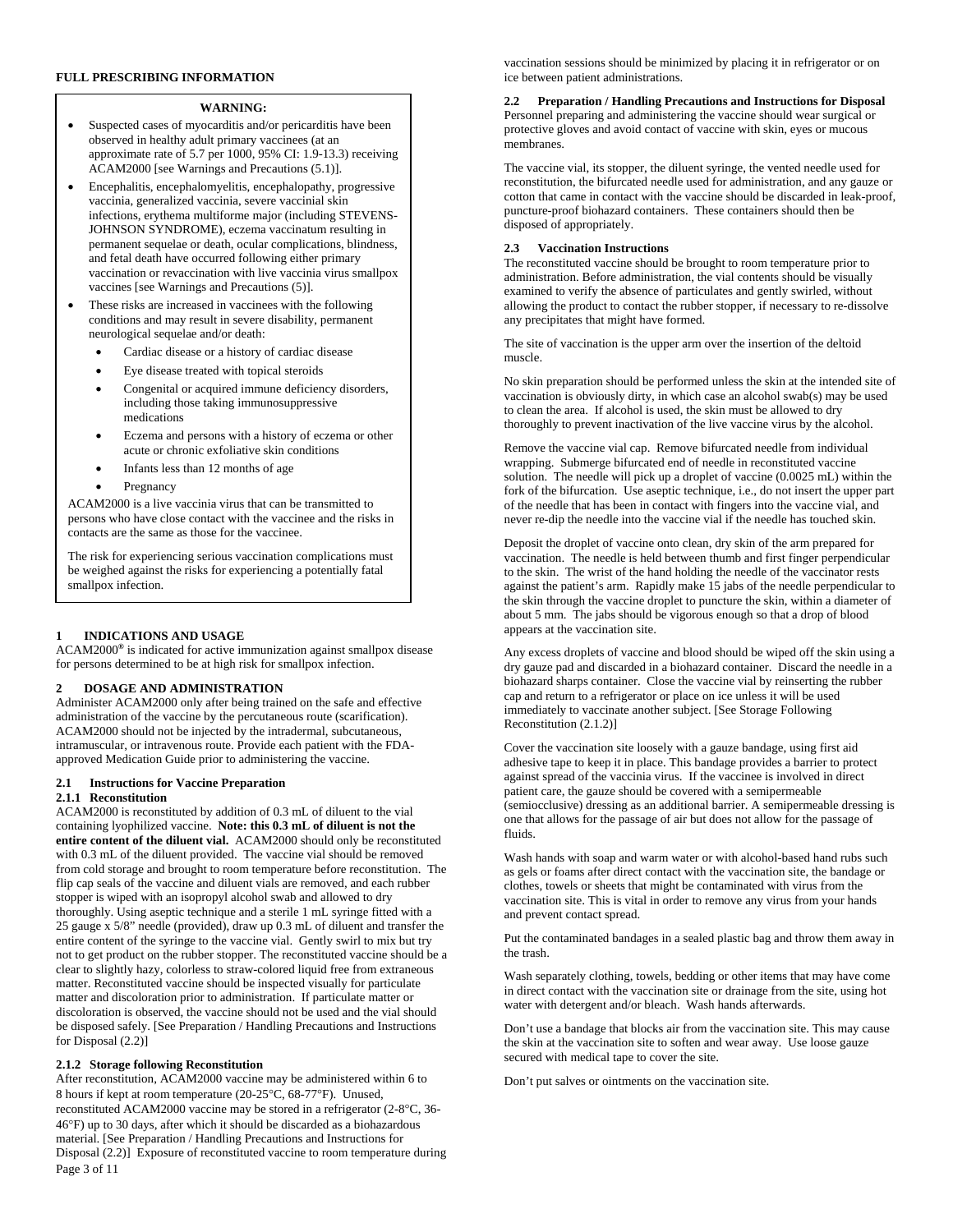### **2.4 Instructions for Interpreting Vaccination Response 2.4.1 Primary Vaccinees**

In an individual vaccinated for the first time (primary vaccination), the expected response to vaccination is the development of a major cutaneous reaction (characterized by a pustule) at the site of inoculation. The lesion evolves gradually, with appearance of a papule at the site of vaccination after 2-5 days. The papule becomes vesicular, then pustular, and reaches its maximum size at 8-10 days after vaccination. The pustule dries and forms a scab, which usually separates within 14-21 days, leaving a pitted scar. (See Figure 1) Formation of a major cutaneous reaction by day 6-8 is evidence of a successful 'take' and acquisition of protective immunity. An equivocal reaction is any reaction that is not a major reaction, and indicates a non-take (vaccination failure) due to impotent vaccine or inadequate vaccination technique.

### **2.4.2 Previously Vaccinated Individuals (Revaccination)**

Successful vaccination in an individual previously exposed to vaccine is confirmed when a major cutaneous reaction [See Primary Vaccinees (2.4.1) and Figure 1] is observed 6 to 8 days post-vaccination. However any prior vaccination may modify (reduce) the cutaneous response upon revaccination (Figure 2) such that the absence of a cutaneous response does not necessarily indicate vaccination failure. Previously vaccinated individuals who do not have a cutaneous response on revaccination do not require revaccination to try to elicit a cutaneous response.

### **2.4.3 Vaccination Failures**

Individuals who are not successfully vaccinated (i.e., vaccination failures) after primary vaccination may be revaccinated again in an attempt to achieve a satisfactory take. The vaccination procedures should be checked, and vaccination repeated with vaccine from another vial or vaccine lot, employing the same technique described in 2.3 [See Vaccination Instructions (2.3)].

If a repeat vaccination is conducted using vaccine from another vial or vaccine lot fails to produce a major reaction, healthcare providers should consult the Centers for Disease Control and Prevention (CDC) Emergency Operations Center (EOC) at 770-488-7100and their state or local health department before giving another vaccination.

### **Figure 1: Progression of major cutaneous reaction after primary**  vaccination<sup>1</sup>

**Day 5 Day 8**







# **Figure 2: Progression of major cutaneous reaction after revaccination1**

# **Day 3 Day 7**



# **Day 10 Day 14**

**2.5 Booster Schedule** Persons at continued high risk of exposure to smallpox (e.g., research laboratory workers handling variola virus) should receive repeat ACAM2000 vaccination every three years.

### **2.6 Smallpox Vaccination Recommendations from US Government Agencies**

Additional information may be obtained from U.S. Department of Defense [\(http://www.esd.whs.mil/Portals/54/Documents/DD/issuances/dodd/620503p.](http://www.esd.whs.mil/Portals/54/Documents/DD/issuances/dodd/620503p.pdf) [pdf\)](http://www.esd.whs.mil/Portals/54/Documents/DD/issuances/dodd/620503p.pdf) and U.S. Centers for Disease Control and Prevention (CDC) about smallpox vaccination

[\(https://www.cdc.gov/smallpox/clinicians/vaccination.html\)](https://www.cdc.gov/smallpox/clinicians/vaccination.html).

### **3 DOSAGE FORMS AND STRENGTHS**

After reconstitution of the lyophilized preparation, each vial has approximately 100 doses of 0.0025 mL of vaccinia virus (live) containing 2.5-  $12.5x10<sup>5</sup>$  plaque forming units / dose.

# **4 CONTRAINDICATIONS**

There are very few absolute contraindications to this vaccine for those who are at high risk for smallpox. The risk for experiencing serious vaccination complications must be weighed against the risks for experiencing a potentially fatal smallpox infection. See *Warnings and Precautions* (5) for persons who are at higher risk of experiencing serious vaccination complications.

### **Severe Immune Deficiency**

Severe localized or systemic infection with vaccinia (progressive vaccinia) may occur in persons with weakened immune systems. Individuals with severe immunodeficiency who are not expected to benefit from the vaccine should not receive ACAM2000. These individuals may include individuals who are undergoing bone marrow transplantation or individuals with primary or acquired immunodeficiency who require isolation.

### **5 WARNINGS AND PRECAUTIONS**

Persons at greatest risk of experiencing serious vaccination complications are often those at greatest risk for death from smallpox. The risk for experiencing serious vaccination complications must be weighed against the risks for experiencing a potentially fatal smallpox infection.

### **5.1 Serious Complications and Death**

Serious complications that may follow either primary live vaccinia smallpox vaccination or revaccination include: myocarditis and/or pericarditis, encephalitis, encephalomyelitis, encephalopathy, progressive vaccinia (vaccinia necrosum), generalized vaccinia, severe vaccinial skin infections, erythema multiforme major (including Stevens-Johnson syndrome), eczema vaccinatum, blindness, and fetal death in pregnant women. These complications may rarely lead to severe disability, permanent neurological sequelea and death. Based on clinical trials, symptoms of suspected myocarditis or pericarditis (such as chest pain, raised troponin/cardiac enzymes, or ECG abnormalities) occur in 5.7 per 1000 primary vaccinations. This finding includes cases of acute symptomatic or asymptomatic myocarditis or pericarditits or both. Historically, death following vaccination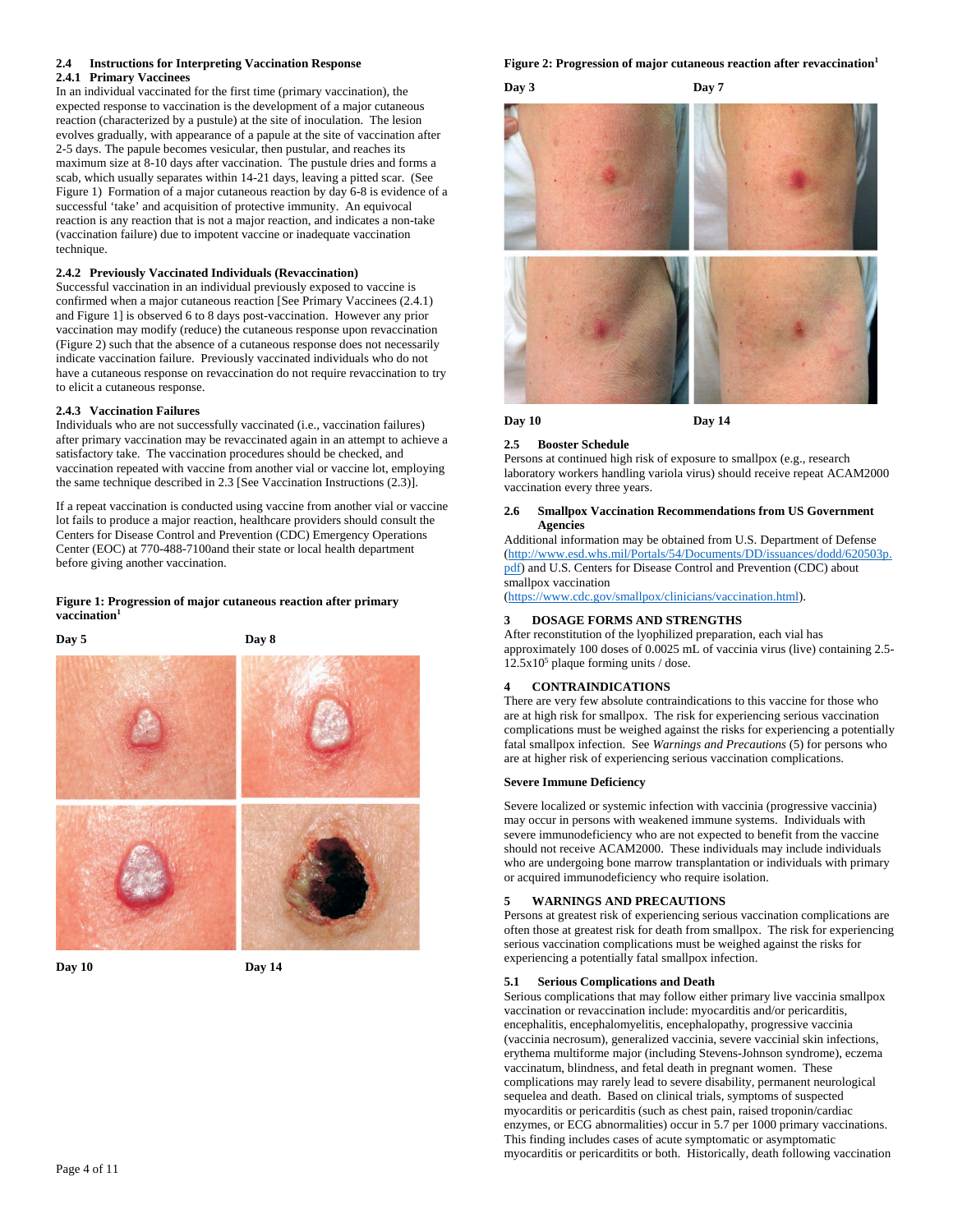with live vaccinia virus is a rare event; approximately 1 death per million primary vaccinations and 1 death per 4 million revaccinations have occurred after vaccination with live vaccinia virus. Death is most often the result of sudden cardiac death, postvaccinial encephalitis, progressive vaccinia, or eczema vaccinatum. Death has also been reported in unvaccinated contacts accidentally infected by individuals who have been vaccinated.

**5.1.1 Incidence of Serious Complications in 1968 US Surveillance Studies** Estimates of the risks of occurrence of serious complications after primary vaccination and revaccination, based on safety surveillance studies conducted when live vaccinia virus smallpox vaccine (i.e., New York City Board of Health strain, Dryvax®) was routinely recommended, are as follows:

| Table 1A - Rates of reported complications <sup>(a)</sup> associated with primary |
|-----------------------------------------------------------------------------------|
| vaccinia vaccinations (cases/million vaccinations) $(b)$                          |

| Age (yrs)                                                | <1        | $1-4$  | $5-19$    | >20       | <b>Overall</b><br>rates <sup>(h)</sup> |
|----------------------------------------------------------|-----------|--------|-----------|-----------|----------------------------------------|
| <b>Inadvertent</b><br>inoculation <sup>(c)</sup><br>ş    | 507.0     | 577.3  | 371.2     | 606.1     | 529.2                                  |
| <b>Generalized</b><br>vaccinia                           | 394.4     | 233.4  | 139.7     | 212.1     | 241.5                                  |
| <b>Eczema</b><br>vaccinatum                              | 14.1      | 44.2   | 34.9      | 30.3      | 38.5                                   |
| <b>Progressive</b><br>$\mathbf{vaccinia}^{(\mathbf{d})}$ | $_{-}(g)$ | 3.2    | $_{-}(g)$ | $_{-}(g)$ | 1.5                                    |
| Post-<br>vaccinial<br>encephalitis                       | 42.3      | 9.5    | 8.7       | $_{-}(g)$ | 12.3                                   |
| $\mathbf{Death}^{(e)}$                                   | 5         | 0.5    | 0.5       | unknown   |                                        |
| Total <sup>(f)</sup>                                     | 1549.3    | 1261.8 | 855.9     | 1515.2    | 1253.8                                 |

a. See article for descriptions of complications.

- b. Adapted from Lane JM, Ruber FL, Neff JM, Millar JD. Complications of smallpox vaccination, 1968: results of ten statewide surveys. J Infect Dis. 1970; 122:303-309.
- c. Referenced as accidental implantation.
- d. Referenced as vaccinia necrosum.
- e. Death from all complications.
- f. Rates of overall complications by age group include complications not provided in this table, including severe local reactions, bacterial superinfection of the vaccination site, and erythema multiforme.
- g. No instances of this complication were identified during the 1968 10 state survey.
- h. Overall rates for each complication include persons of unknown age.

**Table 1B - Rates of reported serious complications(a) associated with vaccinia revaccinations (cases/million vaccinations)(b)**

| Age (yrs)                                                    | <1  | $1-4$ | 5-<br>19 | >20   | Overall<br>rates <sup>(b)</sup> |
|--------------------------------------------------------------|-----|-------|----------|-------|---------------------------------|
| <b>Inadvertent</b><br>inoculation <sup>(c)</sup>             | (g) | 109.1 | 47.7     | 25.0  | 42.1                            |
| <b>Generalized</b><br>vaccinia                               | (g) | (g)   | 9.9      | 9.1   | 9.0                             |
| Eczema vaccinatum                                            | (g) | (g)   | 2.0      | 4.5   | 3.0                             |
| <b>Progressive</b><br>$\mathbf{v}$ accinia $^{(\mathbf{d})}$ | (g) | (g)   | (g)      | 6.8   | 3.0                             |
| Post-vaccinial<br>encephalitis                               | (g) | (g)   | (g)      | 4.5   | 2.0                             |
| $\mathbf{Death}^{(e)}$                                       |     |       |          |       |                                 |
| Total <sup>(f)</sup>                                         | (g) | 200.0 | 85.5     | 113.6 | 108.2                           |

See Table 1A for explanation of footnotes.

Data on the incidence of adverse events among U.S. military personnel and civilian first responders vaccinated with Dryvax®, a licensed live vaccinia virus smallpox vaccine, during vaccination programs initiated in December 2002 are shown below in Table 2. The incidence of preventable adverse events (eczema vaccinatum, contact transmission, and auto-inoculation) were notably lower in these programs when compared with data collected in the 1960s; presumably because of better vaccination screening procedures and routine use of protective bandages over the inoculation site. Myocarditis and pericarditis were not commonly reported following smallpox vaccination in the 1960s, but emerged as a more frequent event based on more active surveillance in the military and civilian programs.

|  |  |  |  |  |  | Table 2 - Serious adverse events in 2002-2005 <sup>5</sup> |  |
|--|--|--|--|--|--|------------------------------------------------------------|--|
|--|--|--|--|--|--|------------------------------------------------------------|--|

| <b>Adverse event</b>             | N <sup>a</sup> | Incidence/<br>million | $\mathbf{N}^{\text{b}}$ | <b>Incidenc</b><br>e/million |
|----------------------------------|----------------|-----------------------|-------------------------|------------------------------|
| Myo/pericarditis                 | 86             | 117.71                | 21                      | 519.52                       |
| Post-vaccinal<br>encephalitis    | 1              | 1.37                  | 1                       | 24.74                        |
| Eczema vaccinatum                | $\Omega$       | 0.00                  | $\Omega$                | 0.00                         |
| <b>Generalized vaccinia</b>      | 43             | 58.86                 | 3                       | 74.22                        |
| Progressive vaccinia             | 0              | 0.00                  | $\Omega$                | 0.00                         |
| <b>Fetal vaccinia</b>            | $\Omega$       | 0.00                  | $\Omega$                | 0.00                         |
| <b>Contact transmission</b>      | 52             | 71.18                 | $\Omega$                | 0.00                         |
| Auto-inoculation<br>(non-ocular) | 62             | 84.86                 | 20                      | 494.78                       |
| Ocular vaccinia                  | 16             | 21.90                 | 3                       | 74.22                        |

a. Department of Defense program (n=730,580) as of Jan05 where 71% primary vaccination; 89% male; median age 28.5 yr

b. Department of Health and Human Services program (n=40, 422) as of Jan04 where 36% primary vaccination; 36% male; median age 47.1 yr

### **5.1.3 Myocarditis and Pericarditis in the ACAM2000 Clinical Trial Experience**

In clinical trials involving 2983 subjects who received ACAM2000 and 868 subjects who received Dryvax®, ten (10) cases of suspected myocarditis [0.2% (7 of 2983) ACAM2000 subjects and  $0.3\%$  (3 of 868) Dryvax<sup>®</sup> subjects] were identified. The mean time to onset of suspected myocarditis and/or pericarditis from vaccination was 11 days, with a range of 9 to 20 days. All subjects who experienced these cardiac events were naïve to vaccinia. Of the 10 subjects, 2 were hospitalized. None of the remaining 8 cases required hospitalization or treatment with medication. Of the 10 cases, 8 were subclinical and were detected only by ECG abnormalities with or without associated elevations of cardiac troponin I. All cases resolved by 9 months, with the exception of one female subject in the Dryvax<sup>®</sup> group, who had persistent borderline abnormal left ventricular ejection fraction on echocardiogram. The best estimate of risk for myocarditis and pericarditis is derived from the Phase 3 ACAM2000 clinical trials where there was active monitoring for potential of myocarditis and pericarditis. Among vaccinees naïve to vaccinia, 8 cases of suspected myocarditis and pericarditis were identified across both treatment groups, for a total incidence rate of 6.9 per 1000 vaccinees (8 of 1,162). The rate for the ACAM2000 treatment group were similar: 5.7 (95% CI: 1.9-13.3) per 1000 vaccinees (5 of 873 vaccinees) and for the Dryvax<sup>®</sup> group 10.4 (95% CI: 2.1-30.0) per 1000 vaccinees (3 of 289 vaccinees). No cases of myocarditis and/or pericarditis were identified in 1819 previously vaccinated subjects. The long-term outcome of myocarditis and pericarditis following ACAM2000 vaccination is currently unknown.

### **5.2 Cardiac Disease**

Ischemic cardiac events, including fatalities, have been reported following smallpox vaccination; the relationship of these events, if any, to vaccination has not been established. In addition, cases of non-ischemic, dilated cardiomyopathy have been reported following smallpox vaccination; the relationship of these cases to smallpox vaccination is unknown.

There may be increased risks of adverse events with ACAM2000 in persons with known cardiac disease, including those diagnosed with previous myocardial infarction, angina, congestive heart failure, cardiomyopathy, chest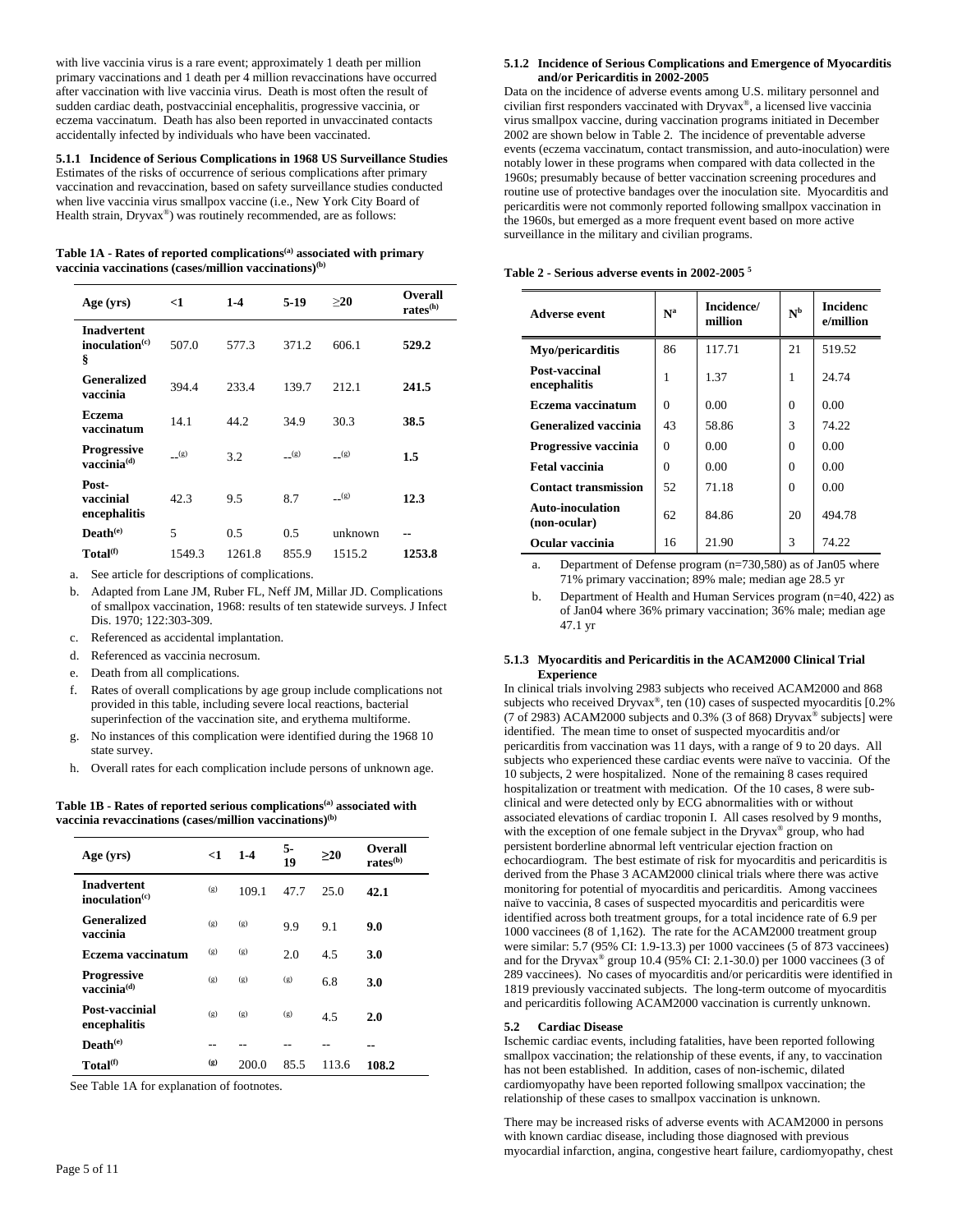pain or shortness of breath with activity, stroke or transient ischemic attack, or other heart conditions. In addition, subjects who have been diagnosed with 3 or more of the following risk factors for ischemic coronary disease: 1) high blood pressure; 2) elevated blood cholesterol; 3) diabetes mellitus or high blood sugar; 4) first degree relative (for example mother, father, brother, or sister) who had a heart condition before the age of 50; or 5) smoke cigarettes may have increased risks.

### **5.3 Ocular Complications and Blindness**

Accidental infection of the eye (ocular vaccinia) may result in ocular complications including keratitis, corneal scarring and blindness. Patients who are using corticosteroid eye drops may be at increased risk of ocular complications with ACAM2000.

# **5.4 Presence of Congenital or Acquired Immune Deficiency Disorders**

Severe localized or systemic infection with vaccinia (progressive vaccinia) may occur in persons with weakened immune systems, including patients with leukemia, lymphoma, organ transplantation, generalized malignancy, HIV/AIDS, cellular or humoral immune deficiency, radiation therapy, or treatment with antimetabolites, alkylating agents, high-dose corticosteroids ( $>10$  mg prednisone/day or equivalent for  $\geq 2$  weeks), or other immunomodulatory drugs. The vaccine is contraindicated in individuals with severe immunodeficiency [See Contraindications (4)]. Vaccinees with close contacts who have these conditions may be at increased risk because live vaccinia virus can be shed and be transmitted to close contacts.

### **5.5 History or Presence of Eczema and Other Skin Conditions**

Persons with eczema of any description such as, atopic dermatitis, neurodermatitis, and other eczematous conditions, regardless of severity of the condition, or persons who have a history of these conditions at any time in the past, are at higher risk of developing eczema vaccinatum. Vaccinees with close contacts who have eczematous conditions, may be at increased risk because live vaccinia virus can shed and be transmitted to these close contacts. Vaccinees with other active acute, chronic or exfoliative skin disorders (including burns, impetigo, varicella zoster, acne vulgaris with open lesions, Darier's disease, psoriasis, seborrheic dermatitis, erythroderma, pustular dermatitis, etc.), or vaccinees with household contacts having such skin disorders might also be at higher risk for eczema vaccinatum.

# **5.6 Infants (< 12 months of Age) and Children**

ACAM2000 has not been studied in infants or children. The risk of serious adverse events following vaccination with live vaccinia virus is higher in infants. Vaccinated persons who have close contact with infants, e.g., breastfeeding, must take precautions to avoid inadvertent transmission of ACAM2000 live vaccinia virus to infants.

### **5.7 Pregnancy**

ACAM2000 has not been studied in pregnant women. Live vaccinia virus vaccines can cause fetal vaccinia and fetal death. If ACAM2000 is administered during pregnancy, the vaccinee should be apprised of the potential hazard to the fetus [See Use in Specific Populations (8.1)]. Pregnant women who are close contacts of vaccinees may be at increased risk because live vaccinia virus can shed and be transmitted to close contacts.

# **5.8 Allergy to ACAM2000 Smallpox Vaccine or its Components**

ACAM2000 contains neomycin and polymyxin B. Persons allergic to these components may be at higher risk for adverse events after vaccination.

### **5.9 Management of Smallpox Vaccine Complications**

The CDC can assist physicians in the diagnosis and management of patients with suspected complications of vaccinia (smallpox) vaccination. Vaccinia Immune Globulin (VIG) is indicated for certain complications of vaccination live vaccinia virus smallpox vaccine. If VIG and/or other antivirals are needed or additional information is required, physicians should contact the CDC EOC at 770-488-7100, Monday through Friday 8 AM to 4:30 PM Eastern Standard Time; at other times call (404) 639-2888.

### **5.10 Prevention of Transmission of Live Vaccinia Virus**

The most important measure to prevent inadvertent auto-inoculation and contact transmission from vaccinia vaccination is thorough hand washing after changing the bandage or after any other contact with the vaccination site.

Individuals susceptible to adverse effects of vaccinia virus, i.e., those with cardiac disease, eye disease, immunodeficiency states, including HIV infection, eczema, pregnant women and infants, should be identified and measures should be taken to avoid contact between those individuals and persons with active vaccination lesions.

Recently vaccinated healthcare workers should avoid contact with patients, particularly those with immunodeficiencies, until the scab has separated from the skin at the vaccination site. However, if continued contact with patients is unavoidable, vaccinated healthcare workers should ensure the vaccination site is well covered and follow good hand-washing technique. In this setting, a more occlusive dressing may be used. Semipermeable polyurethane dressings are effective barriers to shedding of vaccinia. However, exudate may accumulate beneath the dressing, and care must be taken to prevent viral spread when the dressing is changed. In addition, accumulation of fluid beneath the dressing may increase skin maceration at the vaccination site. Accumulation of exudate may be decreased by first covering the vaccination with dry gauze, then applying the dressing over the gauze. The dressing should be changed every 1-3 days [See Self Inoculation and Spread to Close Contacts (17.3) and Care of the Vaccination Site and Potentially Contaminated Materials (17.4)].

### **5.11 Blood and Organ Donation**

Blood and organ donation should be avoided for at least 30 days following vaccination with ACAM2000.

### **5.12 Limitations of Vaccine Effectiveness**

ACAM2000 smallpox vaccine may not protect all persons exposed to smallpox.

### **6 ADVERSE REACTIONS**

The following adverse reactions are discussed in greater detail in other sections of the labeling:

- Encephalitis, encephalomyelitis, encephalopathy, progressive vaccinia (vaccinia necrosum), generalized vaccinia, severe vaccinial skin infections, erythema multiforme major (including Stevens-Johnson syndrome) and eczema vaccinatum. Severe disability, permanent neurological sequelae, and/or death may occur. Death of unvaccinated individuals who have contact with vaccinated individuals. [See Warnings and Precautions (5.1)].
- Myocarditis and/or pericarditis, ischemic heart disease and nonischemic, dilated cardiomyopathy [See Warnings and Precautions (5.1)].
- Ocular complications and blindness [See Warnings and Precautions (5.3)].

### **6.1 Overall Adverse Reaction Profile**

Information regarding the safety of ACAM2000 has been derived from three sources: 1) ACAM2000 clinical trial experience (Phase 1, 2 and 3 clinical trials), 2) data compiled during the era of routine smallpox vaccination using other NYCBH vaccinia vaccines and 3) adverse event data obtained during military and civilian smallpox vaccination programs (2002-2005) that used Dryvax®, a licensed live vaccinia virus smallpox vaccine.

- General Disorders and Administrative Site Conditions: In the ACAM2000 clinical studies 97% and 92% of vaccinia-naïve and previously vaccinated subjects, respectively, experienced one or more adverse event. Common events included injection site reactions (erythema, pruritus, pain and swelling) and constitutional symptoms (fatigue, malaise, feeling hot, rigors and exercise tolerance decreased). Across all ACAM2000 studies 10% of vaccinia-naïve and 3% of previously vaccinated subjects experienced at least one severe adverse event (defined as interfering with normal daily activities).
- Nervous System Disorder: Overall, 50% and 34% of vaccinia-naïve subjects and previously vaccinated subjects, respectively, reported headaches in ACAM2000 studies. There have been reports of headache following smallpox vaccination which required hospitalization. Although <1% of the subjects in the ACAM2000 program experienced severe headaches, none required hospitalization.

Neurological adverse events assessed among the 2002 - 2005 military (n=590,400) and DHHS (n=64,600) programs temporally associated with smallpox vaccination included headache (95 cases), non-serious limb paresthesias (17 cases) or pain (13 cases) and dizziness or vertigo (13 cases). Serious neurologic adverse events included 13 cases of suspected meningitis, 3 cases of suspected encephalitis or myelitis, 11 cases of Bell palsy, 9 seizures (including 1 death), and 3 cases of Guillain-Barre syndrome. Among these 39 events, 27 (69%) occurred in primary vaccinees and all but 2 occurred within 12 days of vaccination. There have also been cases of photophobia following smallpox vaccination, some of which required hospitalization.

• Musculoskeletal and Connective Tissue Disorders: Across all ACAM2000 studies, severe, vaccine-related myalgia was seen in 1% of vaccinia-naïve subjects and <1% of previously vaccinated subjects.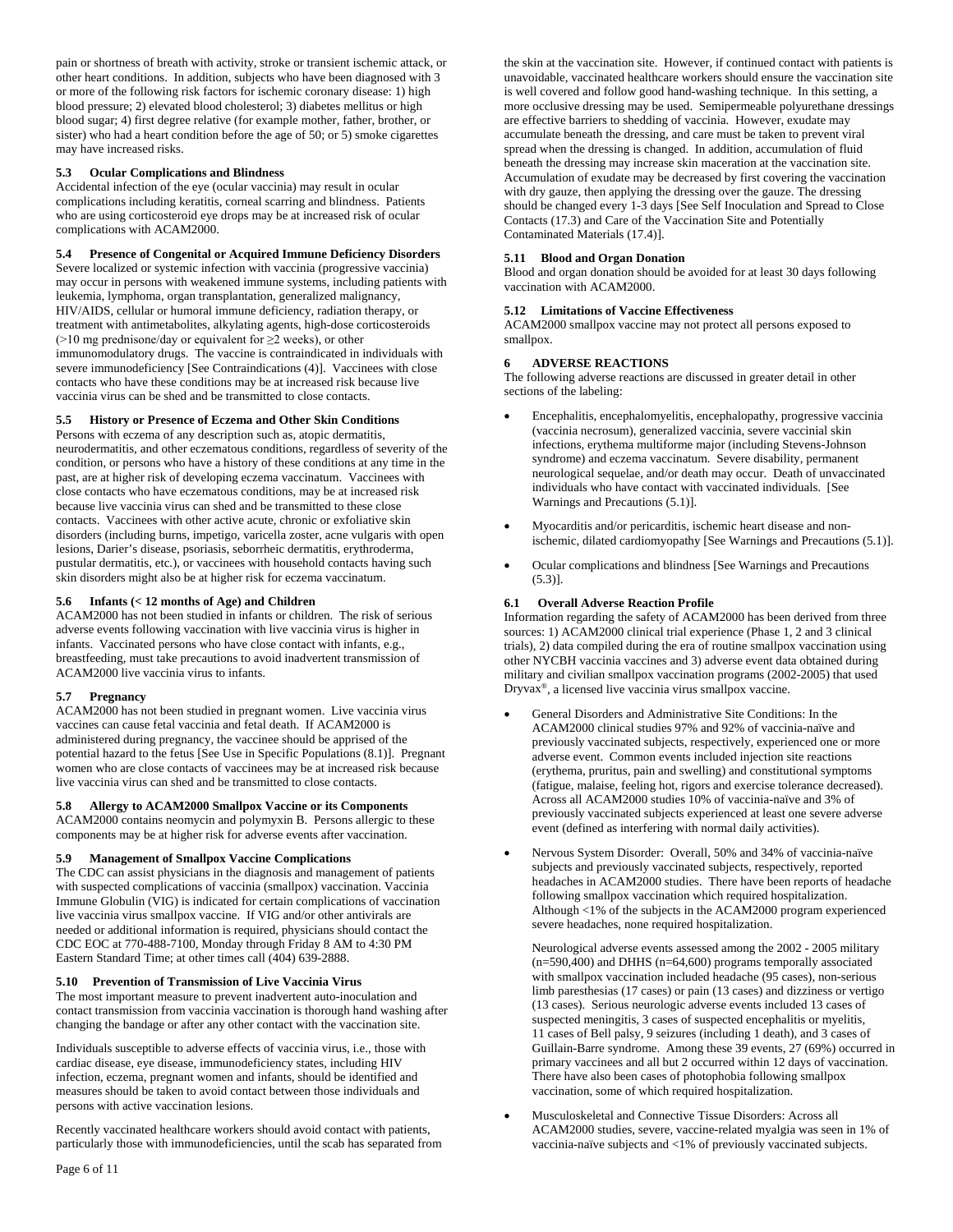Other adverse events included back pain, arthralgia and pain in extremity and none occurred with a frequency of more than 2% in either the vaccinia-naïve or previously vaccinated populations.

- Blood and Lymphatic System Disorders: The only adverse event occurring at ≥5% in the ACAM2000 studies were lymph node pain and lymphadenopathy. The incidence of severe lymph node pain and lymphadenopathy was <1%.
- Gastrointestinal (GI) Disorders: Commonly reported GI disorders among ACAM2000-treated subjects included nausea and diarrhea (14%), constipation (6%), and vomiting (4%). Severe abdominal pain, nausea, vomiting, constipation diarrhea and toothache accounted for all the severe adverse events reported and occurred in <1% of subjects.
- Skin and Subcutaneous Tissue Disorders: Erythema and rash were noted in 18% and 8% of subjects respectively. In ACAM2000 subjects 1% of vaccinia-naïve and <1% of previously vaccinated subjects experienced at least one severe adverse event. With the exception of one case of contact dermatitis and one case of urticaria, erythema and rash accounted for all severe events.

Generalized rashes (erythematous, papulovesicular, urticarial, folliculitis, nonspecific) are not uncommon following smallpox vaccination and are presumed to be hypersensitivity reactions occurring among persons without underlying illnesses. These rashes are generally self-limited and require little or no therapy, except among patients whose conditions appear to be toxic or who have serious underlying illnesses.

Inadvertent inoculation at other body sites is the most frequent complication of vaccinia vaccination, usually resulting from autoinoculation of the vaccine virus transferred from the site of vaccination. The most common sites involved are the face, nose, mouth, lips, genitalia and anus. Accidental infection of the eye (ocular vaccinia) may result in ocular complications including, but not limited to, keratitis, corneal scarring and blindness.

Major cutaneous reactions at the site of inoculation, characterized by large area of erythema and induration and streaking inflammation of draining lymphatics may resemble cellulitis. Benign and malignant lesions have been reported to occur at the smallpox vaccination site.

# **6.2 ACAM2000 Clinical Trial Experience**

Two randomized, controlled, multi-center Phase 3 trials enrolled 2244 subjects that received ACAM2000 and 737 that received a comparison licensed live vaccinia virus vaccine, Dryvax®. Study 1 was conducted in male (66% and 63% for ACAM2000 and Dryvax®, respectively) and female (34% and 37% for ACAM2000 and Dryvax®, respectively) subjects who previously had not been vaccinated with smallpox vaccine (i.e., vaccinia-naïve subjects). The majority of subjects were Caucasian (76% and 71% for ACAM2000 and Dryvax®, respectively) and the mean age was 23 in both groups with an age range from 18-30 years. Study 2 was conducted in male (50% and 48% for ACAM2000 and Dryvax®, respectively) and female (50% and 52% for ACAM2000 and Dryvax®, respectively) subjects who had been vaccinated with smallpox vaccine >10 years previously (i.e., previously vaccinated subjects). The majority of subjects were Caucasian (78% for both groups) and the mean age was 49 years in both groups with an age range of 31 to 84 years.

### **6.2.1 Common Adverse Events Reported in ACAM2000 Clinical Program**

Adverse events reported by ≥5% of subjects in either the ACAM2000 or the comparison treatment group during Phase 3 studies are presented by type of adverse events, by baseline vaccination status (vaccinia-naïve versus previously vaccinated) and by treatment group. Severe vaccine-related adverse events, defined as interfering with normal daily activities, in vaccinianaïve subjects were reported by 10% of subjects in the ACAM2000 group and 13% in the comparison group. In the previously vaccinated subjects, the incidence of severe vaccine-related adverse events was 4% for the ACAM2000 groups and 6% for the comparison group.

### **Table 3 - Adverse Events Reported by** ≥**5% of Subjects in ACAM2000 or Dryvax®**

|                                                                      | <b>ACAM2000</b><br>$N=873^{(b)}$<br>$n$ (%) | $Dryvax^@$<br>$N=289^{(b)}$<br>$n$ (%) | <b>ACAM2000</b><br>$N=1371^{(c)}$<br>$n\left(\frac{0}{0}\right)$ | $Dryvax^@$<br>$N=448^{(c)}$<br>$n$ (%) |
|----------------------------------------------------------------------|---------------------------------------------|----------------------------------------|------------------------------------------------------------------|----------------------------------------|
| At least 1 adverse<br>event                                          | 864 (99)                                    | 288<br>(100)                           | 1325 (97)                                                        | 443 (99)                               |
| <b>Blood</b> and<br>lymphatic system<br>disorders                    | 515 (59)                                    | 204 (71)                               | 302(22)                                                          | 133(30)                                |
| Lymph node<br>$\mathbf{pain}^{(a)*}$                                 | 494 (57)                                    | 199 (69)                               | 261 (19)                                                         | 119 (27)                               |
| Lymphadenopathy                                                      | 72(8)                                       | 35(12)                                 | 78(6)                                                            | 29(6)                                  |
| <b>Gastrointestinal</b><br>disorders                                 | 273 (31)                                    | 91 (31)                                | 314 (23)                                                         | 137(31)                                |
| Nausea <sup>(a)</sup>                                                | 170 (19)                                    | 65(22)                                 | 142(10)                                                          | 63(14)                                 |
| Diarrhea <sup>(a)</sup>                                              | 144 (16)                                    | 34(12)                                 | 158 (12)                                                         | 77(17)                                 |
| Constipation <sup>(a)</sup>                                          | 49(6)                                       | 9(3)                                   | 88(6)                                                            | 31(7)                                  |
| Vomiting <sup>(a)</sup>                                              | 42(5)                                       | 10(3)                                  | 40(3)                                                            | 18(4)                                  |
| <b>General disorders</b><br>and<br>administration site<br>conditions | 850 (97)                                    | 288<br>(100)                           | 1280 (93)                                                        | 434 (97)                               |
| <b>Injection</b> site<br>pruritus <sup>(a)</sup>                     | 804 (92)                                    | 277 (96)                               | 1130 (82)                                                        | 416 (93)                               |
| <b>Injection</b> site<br>erythema <sup>(a)</sup>                     | 649 (74)                                    | 229 (79)                               | 841 (61)                                                         | 324 (72)                               |
| <b>Injection</b> site<br>pain <sup>(a)</sup>                         | 582 (67)                                    | 208 (72)                               | 505 (37)                                                         | 209 (47)                               |
| Fatigue <sup>(a)</sup>                                               | 423 (48)                                    | 161(56)                                | 468 (34)                                                         | 184(41)                                |
| <b>Injection</b> site<br>swelling                                    | 422 (48)                                    | 165(57)                                | 384 (28)                                                         | 188 (42)                               |
| Malaise <sup>(a)</sup>                                               | 327 (37)                                    | 122(42)                                | 381 (28)                                                         | 147(33)                                |
| Feeling hot <sup>(a)</sup>                                           | 276 (32)                                    | 97 (34)                                | 271 (20)                                                         | 114(25)                                |
| Rigors <sup>(a)</sup>                                                | 185 (21)                                    | 66 (23)                                | 171 (12)                                                         | 76(17)                                 |
| <b>Exercise tolerance</b><br>decreased <sup>(a)</sup>                | 98 (11)                                     | 35 (12)                                | 105(8)                                                           | 50(11)                                 |
| Musculoskeletal<br>and connective<br>tissue disorders                | 418 (48)                                    | 153(53)                                | 418 (30)                                                         | 160 (36)                               |
| Myalgia <sup>(a)</sup>                                               | 404 (46)                                    | 147(51)                                | 374 (27)                                                         | 148 (33)                               |
| Nervous system<br>disorders                                          | 444 (51)                                    | 151 (52)                               | 453 (33)                                                         | 174 (39)                               |
| Headache <sup>(a)</sup>                                              | 433 (50)                                    | 150 (52)                               | 437 (32)                                                         | 166 (37)                               |
| Respiratory,<br>thoracic, and<br>mediastinal<br>disorders            | 134(15)                                     | 40 (14)                                | 127(9)                                                           | 42 (9)                                 |
| Dyspnea <sup>(a)</sup>                                               | 39(4)                                       | 16(6)                                  | 41(3)                                                            | 18(4)                                  |
| Skin and<br>subcutaneous<br>tissue disorders                         | 288 (33)                                    | 103 (36)                               | 425 (31)                                                         | 139(31)                                |
| Erythema <sup>(a)</sup>                                              | 190 (22)                                    | 69 (24)                                | 329 (24)                                                         | 107(24)                                |
| $Rash(a)$                                                            | 94 (11)                                     | 30(10)                                 | 80(6)                                                            | 29(6)                                  |

a. Event was listed on a checklist included in subject diaries; therefore should be considered solicited. In addition to events listed above the following were also included as part of the checklist: chest pain and heart palpitations, but these events did not occur in ≥5% of subjects.

b. Study 1 Vaccinia Naïve Subjects Study 2 Previously Vaccinated Subjects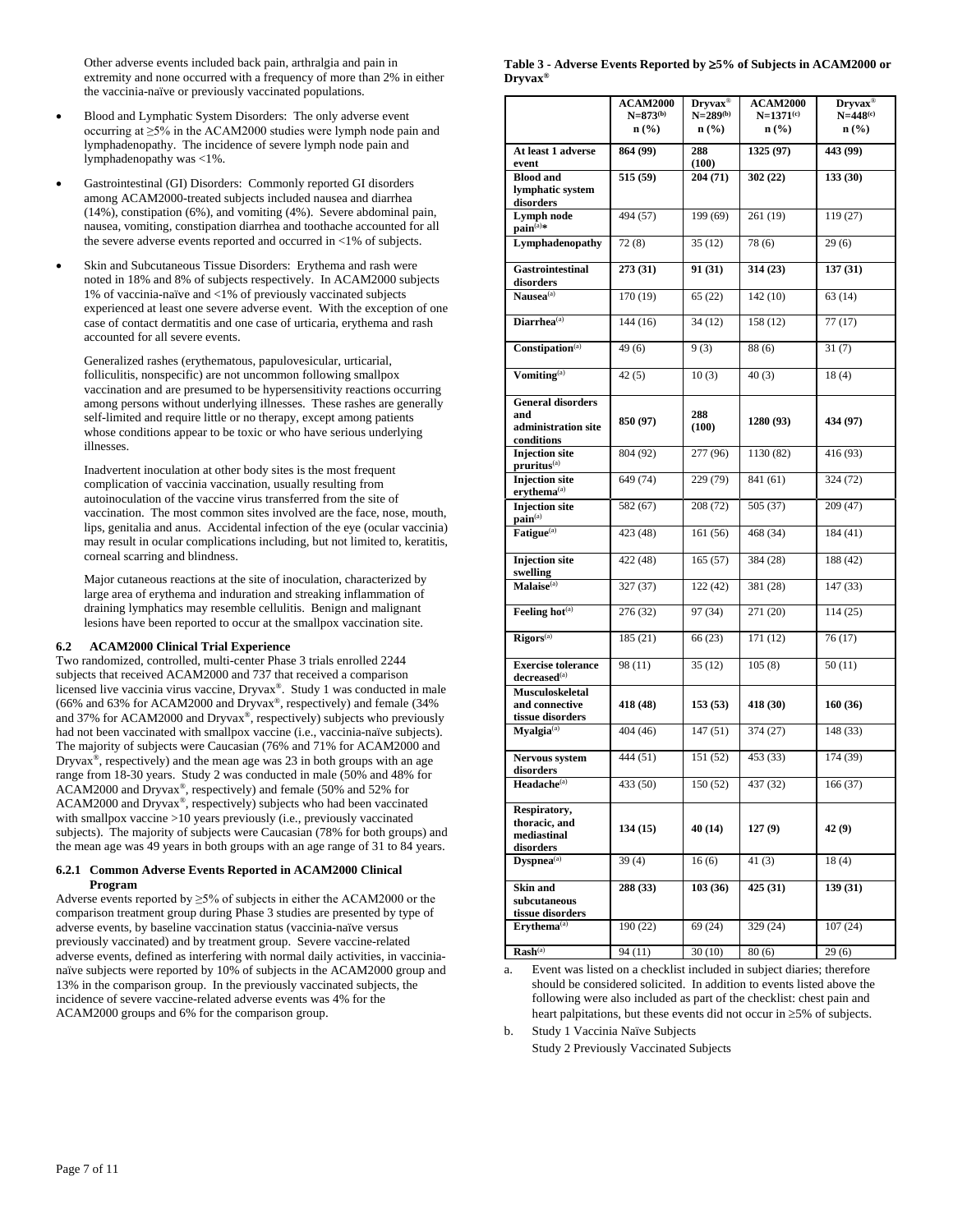# **7 DRUG INTERACTIONS**

#### **7.1 Simultaneous Administration with Other Vaccines**

There are no data evaluating the simultaneous administration of ACAM2000 with other vaccines.

#### **7.2 Interference with Laboratory Tests**

ACAM2000 may induce false-positive tests for syphilis. Positive RPR tests results should be confirmed using a more specific test, such as the FTA assay.

ACAM2000 may induce temporary false-negative results for the tuberculin skin test (purified protein derivative [PPD]) and possibly, blood tests for tuberculosis. Tuberculin testing should be delayed if possible for 1 month following smallpox vaccination.

# **8 USE IN SPECIFIC POPULATIONS 8.1 Pregnancy**

### Pregnancy Category D

ACAM2000 has not been studied in pregnant women. Live vaccinia virus vaccines can cause fetal harm when administered to a pregnant woman. Congenital infection, principally occurring during the first trimester, has been observed after vaccination with live vaccinia smallpox vaccines, although the risk may be low. Generalized vaccinia of the fetus, early delivery of a stillborn infant, or a high risk of perinatal death has been reported.

The only setting in which vaccination of pregnant women should be considered is when exposure to smallpox is considered likely. If this vaccine is used during pregnancy, or if the vaccinee lives in the same household with or has close contact with a pregnant woman, the vaccinee should be apprised of the potential hazard to the fetus. Healthcare providers, state health departments, and other public health staff should report to the National Smallpox Vaccine in Pregnancy Registry all pregnant women who, from 42 days prior to conception onward, received ACAM2000 or had close contact with a person who received ACAM2000 within the previous 28 days.. Civilian women should contact their healthcare provider or state health department for help enrolling in the registry. All civilian and military cases should be reported to the DoD, telephone 619 553-9255, Defense Switched Network (DSN) 553-9255, fax 619 533-7601 or e-mail NHRC-BirthRegistry@med.navy.mil**.**

### **8.3 Nursing Mothers**

ACAM2000 has not been studied in lactating women. It is not known whether vaccine virus or antibodies are secreted in human milk. Live vaccinia virus can be inadvertently transmitted from a lactating mother to her infant. Infants are at high risk of developing serious complications from live vaccinia smallpox vaccination.

#### **8.4 Pediatric Use**

The safety and effectiveness of ACAM2000 have not been established in the age groups from birth to age 16. The use of ACAM2000 in all pediatric age groups is supported by evidence from the adequate and well-controlled studies of ACAM2000 in adults and with additional historical data with use of live vaccinia virus smallpox vaccine in pediatrics. Before the eradication of smallpox disease, live vaccinia virus smallpox vaccine was administered routinely in all pediatric age groups, including neonates and infants, and was effective in preventing smallpox disease. During that time, live vaccinia virus was occasionally associated with serious complications in children, the highest risk being in infants younger than 12 months of age. [See Warnings and Precautions (5.6)].

#### **8.5 Geriatric Use**

Clinical studies of ACAM2000 did not include sufficient numbers of subjects aged 65 and over to determine whether they respond differently from younger subjects. There are no published data to support the use of this vaccine in geriatric (persons >65 years) populations.

### **11 DESCRIPTION**

ACAM2000, Smallpox (Vaccinia) Vaccine, Live, is a live vaccinia virus derived from plaque purification cloning from Dryvax® (Wyeth Laboratories, Marietta, PA, calf lymph vaccine, New York City Board of Health Strain) and grown in African Green Monkey kidney (Vero) cells and tested to be free of adventitious agents.

ACAM2000 is provided as a lyophilized preparation of purified live virus containing the following non-active excipients: 6-8 mM HEPES (pH 6.5-7.5), 2% human serum albumin USP, 0.5 – 0.7% sodium chloride USP, 5% mannitol USP, and trace amounts of neomycin and polymyxin B.

Diluent for ACAM2000 contains 50% (v/v) Glycerin USP, 0.25% (v/v) Phenol USP in Water for Injection USP, supplied in 3 mL clear glass vials containing 0.6 mL of diluent.

After reconstitution, each vial of ACAM2000 vaccine contains approximately 100 doses (0.0025 mL/dose). The concentration of vaccinia virus is 1.0-5.0 x  $10^8$  plaque-forming units (PFU)/mL or 2.5-12.5 x  $10^5$  PFU/dose determined by plaque assay in Vero cells. ACAM2000 is administered by the percutaneous route (scarification) using 15 jabs of a stainless steel bifurcated needle that has been dipped into the vaccine.

#### **12 CLINICAL PHARMACOLOGY**

Smallpox vaccine does not contain smallpox virus (variola) and cannot spread or cause smallpox.

#### **12.1 Mechanism of Action**

Vaccinia virus is a member of the same taxonomic group (the Orthopox genus) as smallpox (variola) virus, and immunity induced by vaccinia virus cross-protects against variola virus. Vaccinia virus causes a localized virus infection of the epidermis at the site of inoculation, surrounding dermal and subcutaneous tissues, and draining lymph nodes. Virus may be transiently present in blood and infects reticuloendothelial and other tissues. Langerhans cells in the epidermis are specific targets for the early stage of virus replication. The formation of a pustule ('pock' or 'take') at the site of inoculation provides evidence of protective immunity. The virus replicates within cells and viral antigens are presented to the immune system. Neutralizing antibodies and B and T cells provide long-term memory. The level of neutralizing antibody that protects against smallpox is unknown but >95% of persons undergoing primary vaccination develop neutralizing or hemagglutination inhibiting antibodies to vaccinia.

#### **12.2 Pharmacodynamics**

#### **12.2.1 Cutaneous Response**

The cutaneous responses following smallpox vaccination are dependent on the immune status of the individual, potency of the vaccine, and vaccination technique. Two types of responses have been defined by the WHO Expert Committee on Smallpox, and described by the Advisory Committee on Immunization Practices (ACIP). The responses include: a) major cutaneous reaction, which indicates that virus replication has taken place and vaccination was successful; or b) equivocal reaction. Equivocal reactions may be a consequence of pre-existing immunity adequate to suppress viral multiplication, vaccination technique failure, or use of inactive vaccine or vaccine that has lost potency.

Successful vaccination in persons who are naïve to smallpox vaccination, termed primary vaccination, is represented by a major cutaneous reaction, defined as a vesicular or pustular lesion or an area of definite palpable induration or congestion surrounding a central lesion that might be a crust or an ulcer.

Subjects who have been previously vaccinated and are revaccinated may manifest a reduced cutaneous response compared to vaccinia-naïve subjects, but still exhibit an immune response to the vaccine. [See Dosage and Administration (2.4)]

### **12.2.2 Neutralizing Antibody and Cellular Immune Responses**

Neutralizing antibodies are known to mediate protection against smallpox. Neutralizing antibodies against vaccinia develop in >95% of individuals following primary vaccination, rise rapidly (by day 15-20 after vaccination) and may be boosted on revaccination. Antibody titers are highly variable. Titers may remain high for longer periods following two or more vaccinations than after a primary vaccination. The level of the neutralizing antibody response following primary vaccination is generally in proportion to the intensity of the cutaneous reaction. The level of neutralizing antibody that is required to protect against smallpox has not been clearly established, although some studies indicate that persons with antibody titers > 1:32 are protected. Cellular immune responses are also elicited by vaccination and may contribute to protection and immunological memory.

### **12.2.3 Virus Shedding**

Virus is shed from the vaccination site during the period starting with the development of a papule (day 2-5); shedding ceases when the scab separates and the lesion is re-epithelialized, about 14-21 days after vaccination. Steps should be taken in clinical use to reduce the risk of accidental infection of other sites in the vaccinated patient or of contact spread to other individuals [See Vaccination Instructions (2.3)].

# **14 CLINICAL STUDIES**

Vaccine efficacy was assessed by comparing the immunologic response of ACAM2000 to another US-licensed live vaccinia virus smallpox vaccine, Dryvax®, in two randomized, multi-center active-controlled clinical trials; one study in subjects who previously had not been vaccinated with smallpox vaccine (i.e., vaccinia-naïve subjects) and one study in subjects who had been vaccinated with smallpox vaccine >10 years previously (i.e., previously

Page 8 of 11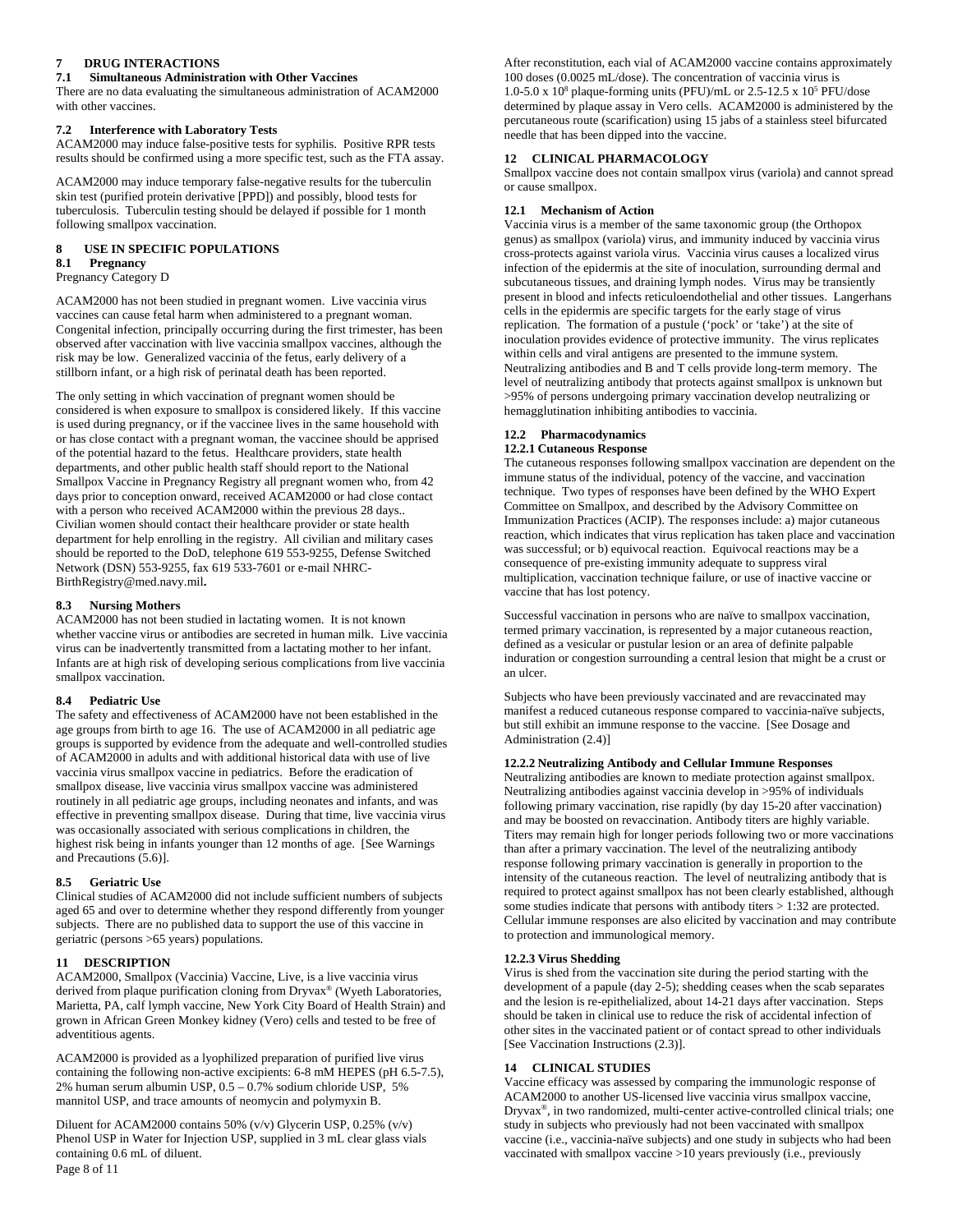vaccinated subjects). In both trials, the co-primary efficacy endpoints were the proportion of subjects with a successful vaccination/revaccination and the geometric mean neutralizing antibody titer (GMT) on Day 30. Successful primary vaccination was defined as a major cutaneous reaction on Day 7 or 10 (Days 6 to 11, with allowable visit window). Successful revaccination was defined as development of any cutaneous lesion on Day  $7 (\pm 1$  day) of a measurable size. Successful revaccination was determined by a panel of experts who reviewed digital photographs of the cutaneous lesions.

The statistical method used to compare the proportion of subjects who were successfully vaccinated in the two treatment groups was a test of non-inferiority of ACAM2000 to the active comparator intended to rule out a greater than 5% margin of superiority of the comparator for successful primary vaccination (Study 1) and a 10% margin of superiority of the comparator for successful revaccination (Study 2). Non-inferiority was to be declared if the lower bound of the 1-sided 97.5% confidence interval (CI) for the percent difference between ACAM2000 and the comparator exceeded -5% in naïve subjects and -10% in previously vaccinated subjects.

Analysis of the GMT was performed using a test of non-inferiority of neutralizing antibody titer between ACAM2000 and the comparator, intended to ensure that the ratio of the GMTs of ACAM2000: comparator vaccine was at least  $0.5$  (equivalent to the difference of the  $log_{10}$  (GMT) being at least -0.301).

In Study 1, a total of 1037 male and female vaccinia-naïve subjects, aged 18 to 30 years inclusive, primarily Caucasian (76%) were randomized in a 3:1 ratio to receive ACAM2000 (780 subjects) or comparator (257 subjects). The ACAM2000 subjects were further stratified to receive one of three lots (Lots A, B and C) at a 1:1:1 ratio (258, 264, and 258 subjects, respectively). All subjects were to be evaluated for their cutaneous response and a random subset was selected for evaluation of neutralizing antibody response.

In Study 2, a total of 1647 male and female previously-vaccinated subjects, aged 31 to 84 years inclusive, primarily Caucasian (81%) were randomized in a 3:1 ratio to receive ACAM2000 (1242 subjects) or the comparator (405 subjects). The ACAM2000 subjects were further stratified to receive one of three lots (Lots A, B and C) at a 1:1:1 ratio (411, 417, and 414 subjects, respectively). All subjects were evaluated for their cutaneous response and a random subset was to be selected for evaluation of neutralizing antibody response.

Tables 4 and 5 present the results of the primary efficacy analyses for both studies.

| Table 4 - Cutaneous Response (Vaccination Success) in Subjects Given |
|----------------------------------------------------------------------|
| <b>ACAM2000 vs. Comparator Vaccine, Studies 1 and 2</b>              |

|                                                                                                                   | Study 1<br><b>ACAM</b><br>2000 | Study 1<br>Comparator | Study 2<br>ACAM<br>2000 | Study 2<br>Comparator |
|-------------------------------------------------------------------------------------------------------------------|--------------------------------|-----------------------|-------------------------|-----------------------|
| Size of<br>Evaluable<br>Population <sup>(a)</sup>                                                                 | 776                            | 257                   | 1189                    | 388                   |
| Number of<br>Vaccination<br>Successes $(\% )$                                                                     | 747 (96) <sup>(b)</sup>        | 255 (99)              | 998<br>$(84)^{(d)}$     | 381 (98)              |
| 97.5% 1-sided<br>CI by normal<br>approx. on<br>percent<br>difference<br>between<br><b>ACAM2000-</b><br>Comparator | $-4.67\%$ <sup>(c)</sup>       |                       | $-17\%$ <sup>(e)</sup>  |                       |
| Non-<br>Inferiority to<br>Comparator                                                                              | Yes                            |                       | No                      |                       |

a. Subjects who received study vaccine and were evaluated for a local cutaneous reaction within the protocol-designated timeframe were included in the efficacy evaluable (EE) population.

b. Results for vaccine lots, A, B and C were 95%, 98% and 96%.

- c. Since the critical value for the evaluation was declared to be -5%, ACAM2000 is considered to be non-inferior to Comparator for this parameter.
- d. Results for vaccine lots, A, B and C were 79%, 87% and 86%.
- e. Since the critical value for the evaluation was declared to be -10%, ACAM2000 is not considered to be non-inferior to Comparator for this parameter.

|                                                                                               | Study 1<br>ACAM<br>2000 | Study 1<br>Comparator | Study 2<br>ACAM<br>2000 | Study 2<br>Comparator |
|-----------------------------------------------------------------------------------------------|-------------------------|-----------------------|-------------------------|-----------------------|
| Size of<br>Evaluable<br>Population <sup>(a)</sup>                                             | 565                     | 190                   | 734                     | 376                   |
| $GMT^{(b)}$                                                                                   | 166                     | 255                   | 286                     | 445                   |
| $Log10$ mean                                                                                  | 2.2                     | 2.4                   | 2.5                     | 2.6                   |
| 97.5% 1-sided<br>CI by<br>ANOVA on<br>difference<br>between<br><b>ACAM2000-</b><br>Comparator | $-0.307^{(c)}$          |                       | $-0.275^{(d)}$          |                       |
| Meets Non-<br>Inferiority to<br>Comparator                                                    | No                      |                       | Yes                     |                       |

**Table 5 - Neutralizing Antibody Response in Subjects Given ACAM2000 vs. Comparator Vaccine, Studies 1 and 2**

a. A randomly selected sample of subjects who received study vaccine and had samples collected for neutralizing antibody response at Baseline and at the designated time-point post-treatment were included in the antibody evaluable (AnE) population.

- b. GMT Geometric mean neutralizing antibody titer as measured by Vaccinia 50% plaque reduction neutralization test.
- c. Since the critical value for the evaluation was declared to be -0.301, ACAM2000 is not considered to be non-inferior to Comparator for this parameter.
- d. Since the critical value for the evaluation was declared to be -0.301, ACAM2000 is considered to be non-inferior to Comparator for this parameter.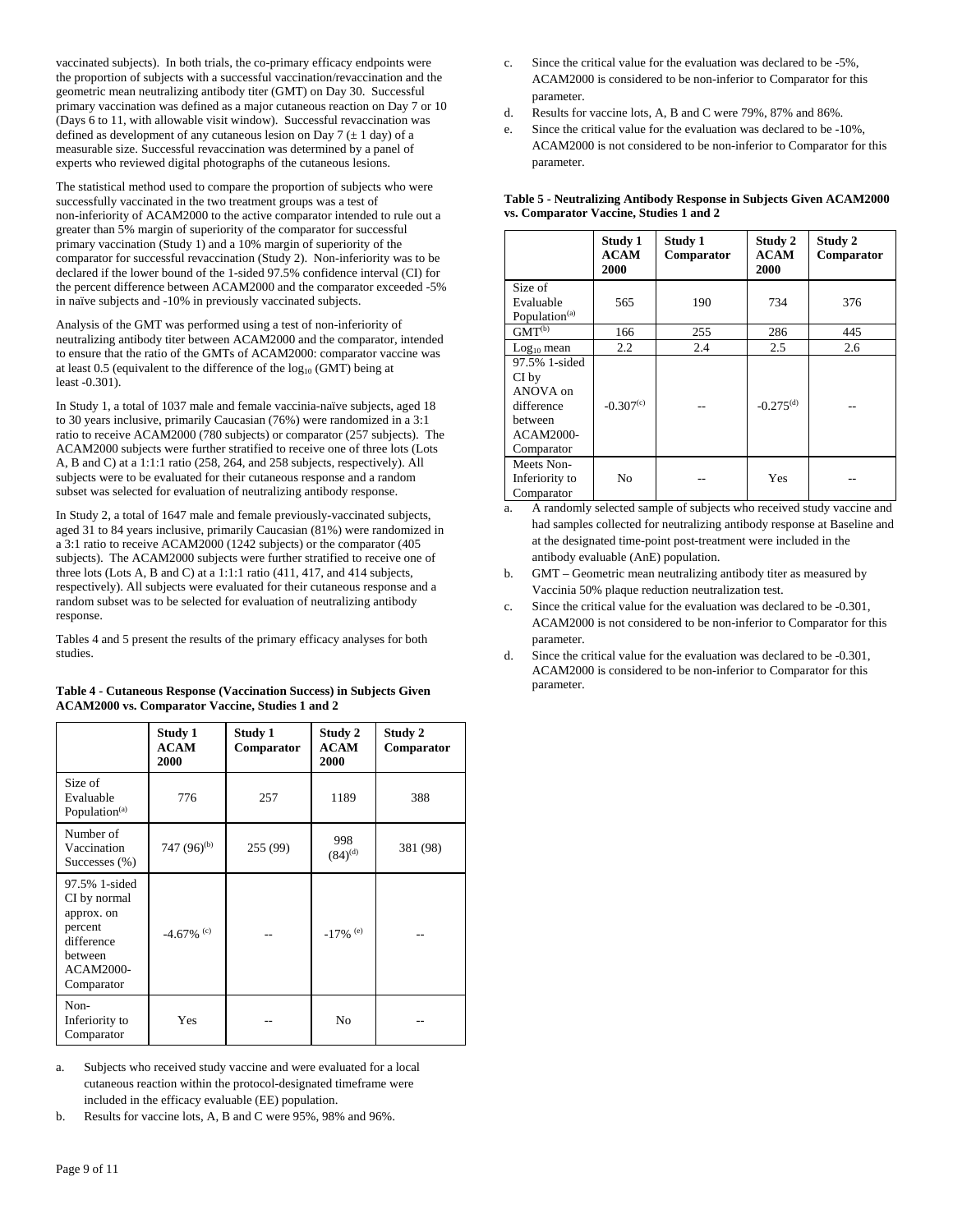The primary determinant for an effective immune response in those naïve to vaccine is a major cutaneous reaction. ACAM2000 was non-inferior to comparator in this population with regard to eliciting a major cutaneous reaction. The measure of the strength of the generated antibody response was similar but did not meet the predefined criterion for non-inferiority. Among subjects who were previously vaccinated, development of a major cutaneous response after revaccination with vaccinia-based smallpox vaccines may not provide an accurate measure of the strength of the immune response because the pre-existing immunity modifies the scope of the cutaneous response. In previously vaccinated subjects, ACAM2000 was non-inferior to the comparator with regard to the strength of the neutralizing antibody immune response. Therefore, ACAM2000 was non-inferior to the comparator in the rate of major cutaneous reaction in those naïve to the vaccine, and the strength of the neutralizing antibody immune response in those previously exposed to vaccinia-based smallpox vaccines.

### **15 REFERENCES**

- 1. Fulginiti VA, Papier A, Lane JM, Neff JM, Henderson, DA. Smallpox vaccination: a review, part 1. background, vaccination technique, normal vaccination and revaccination, and expected normal reactions. Clin Infect Dis. 2003;37:241-250.
- 2. Centers for Disease Control and Prevention. Notice to readers: Supplemental recommendations on adverse events following smallpox vaccine in the pre-event vaccination program: recommendations of the Advisory Committee on Immunization Practices. MMWR Morb Mortal Wkly Rep. 2003;52(13):282-284.
- 3. Lane J, Millar J. Risks of smallpox vaccination complications in the United States. Am J Epidemiol. 1971;93:238-240.
- 4. Lane, JM, Ruben FL, Neff JM, Millar JD. Complications of smallpox vaccination, 1968: results of ten statewide surveys. J Infect Dis. 1970;122(4):303-309.
- 5. Poland GA, Grabenstein JD, Neff JM. The US smallpox vaccination program: a review of a large modern era smallpox vaccination implementation program. Vaccine. 2005;23:2078-2081.
- 6. Casey GC, Iskander JK, Roper MH, Mast EE, Wen X-J, Torok TJ, et al..Adverse events associated with smallpox vaccination in the United States, January-October 2003. JAMA. 2005;94(21):2734-2743.
- 7. Centers for Disease Control and Prevention.Update: Cardiac and other adverse events following civilian smallpox vaccination – United States, 2003. MMWR Morb Mortal Wkly Rep. 2003;52(27):639-42.
- 8. Centers for Disease Control and Prevention. Cardiac adverse events following smallpox vaccination – United States, 2003. MMWR Morb Mortal Wkly Rep. 2003; 52(12):248-50.
- 9. Centers for Disease Control and Prevention. Update: adverse events following smallpox vaccination – United States, 2003. MMWR Morb Mortal Wkly Rep. 2003; 52(13):278-282.
- 10. Neff JM, Lane JM, Pert JH, Moore R, Millar JD, Henderson DA. Complications of smallpox vaccination. National survey in the United States, 1963. N Engl J Med. 1967;276:125-132.
- 11. Centers for Disease Control and Prevention. Recommendations for Using Smallpox Vaccine in a Pre-event vaccination Program. Supplemental Recommendation of the Advisory Committee on Immunization Practices (ACIP) and the Healthcare Infection Control Practices Advisory Committee (HICPAC). MMWR 2003;52 (No. RR-7).
- 12. Centers for Disease Control and Prevention.Notice to Readers. National smallpox vaccine in pregnancy registry. MMWR Morb Mortal Wkly Rep. 2003;52(12):256.
- 13. Centers for Disease Control and Prevention. Vaccinia (smallpox) vaccine recommendation of the Advisory Committee in Immunization Practices (ACIP). 2001. MMWR Morb Mortal Wkly Rep. 2001;50 (RR10):1-25.
- 14. Sejvar J, Labutta RJ, Chapman LE, Grabenstein JD, Iskander J. Lane JM. Neurological adverse events associated with smallpox vaccination in the United States, 2002-2004. JAMA. 2005;294(24):2744-50.
- 15. Nagao S, Inaba S, Iijima S. Langerhans cells at the sites of vaccinia virus inoculation. Arch Dermatol Res. 1976;256(1):23-31.
- 16. Cole, G. Blanden R. Immunology of poxviruses. In. Nahmias AJ, O'Reilly RJ, eds Comprehensive Immunology, Immunology of Human Infection, Part II, Viruses and Parasites. Vol 9 New York, NY: Plenum; 1982:1-19.
- 17. Mack TM, Noble J, Thomas DB. A Prospective Study of Serum Antibody and Protection Against Smallpox. Am. J Trop Med & Hygiene. 1972: 21(2):214-218.
- 18. Department of Defense Directive. Number 6205.3 DoD immunization program for biological warfare defense. 1993. Available from [http://www.esd.whs.mil/Portals/54/Documents/DD/issuances/dodd/6205](http://www.esd.whs.mil/Portals/54/Documents/DD/issuances/dodd/620503p.pdf) [03p.pdf.](http://www.esd.whs.mil/Portals/54/Documents/DD/issuances/dodd/620503p.pdf) Accessed February 28, 2018.
- 19. Centers for Disease Control and Prevention. Recommendations for use of smallpox vaccine for bioterrorism preparedness and response. Available from https://www.cdc.gov/smallpox/bioterrorism-responseplanning/index.html. Accessed May 30, 2017.

### **16 HOW SUPPLIED / STORAGE AND HANDLING 16.1 How Supplied**

ACAM2000, Smallpox (Vaccinia) Vaccine, Live, is supplied in multiple-dose 3 mL clear glass vials containing lyophilized powder (freeze-dried vaccine). After reconstitution with 0.3 mL of diluent, the vial contains approximately 100 nominal doses of 0.0025 mL of vaccinia virus (live), 1.0 -  $5.0x10^8$  PFU/mL or  $2.5-12.5x10^5$  PFU/dose.

Diluent for ACAM2000, 50% (v/v) Glycerin USP, 0.25% (v/v) Phenol USP in Water for Injection USP, is supplied in 3 mL clear glass vials containing 0.6 mL of diluent.

Bifurcated needles are supplied in boxes  $(5 \times 5 \times 1)$  in containing 100 needles.

1 mL tuberculin syringes with 25 gauge x 5/8" needles are supplied for vaccine reconstitution.

Both the vaccine and diluent vial stoppers are not made with natural rubber latex.

### **16.2 Storage and Handling**

ACAM2000 should be stored in a freezer with an average temperature of - 15°C to -25°C (+5°F to -13°F).

Prior to reconstitution, ACAM2000 vaccine retains a potency of  $1.0x10<sup>8</sup>$  PFU or higher per dose for at least 18 months when stored at refrigerated temperatures of +2-8°C (36-46°F).

During shipment, ACAM2000 should be maintained at a temperature of -10°C or colder.

After reconstitution, ACAM2000 vaccine may be administered during a 6 to 8 hour workday at room temperature (20-25°C, 68-77°F). Reconstituted ACAM2000 vaccine may be stored in a refrigerator (2-8°C, 36-46°F) no longer than 30 days, after which it should be discarded [*See Dosage and Administration (2.3)*]. Diluent for Smallpox Vaccine, (Vero Cells) Lyophilized, ACAM2000 should be stored at room temperature (15-30°C, 59- 86°F).

ACAM2000 contains live vaccinia virus that is transmissible, and should be handled as an infectious agent once vials are open. See 2.1 [Instructions for Vaccine Preparation] and 2.2 [Preparation / Handling Precautions and Instructions for Disposal] for details on handling and disposal.

### **17 PATIENT COUNSELING INFORMATION**

Please refer patient to the FDA-approved Medication Guide prepared for ACAM2000 Smallpox Vaccine.

### **17.1 Serious Complications of Vaccination**

Patients must be informed of the major serious adverse events associated with vaccination, including myocarditis and/or pericarditis, progressive vaccinia in immunocompromised persons, eczema vaccinatum in persons with skin disorders, auto- and accidental inoculation, generalized vaccinia, urticaria, erythema multiforme major (including Stevens-Johnson syndrome) and fetal vaccinia in pregnant women.

### **17.2 Protecting Contacts at Highest Risk for Adverse Events**

Patients must be informed that they should avoid contact with individuals at high risk of serious adverse effects of vaccinia virus, for instance, those with past or present eczema, immunodeficiency states including HIV infection, pregnancy, or infants less than 12 months of age.